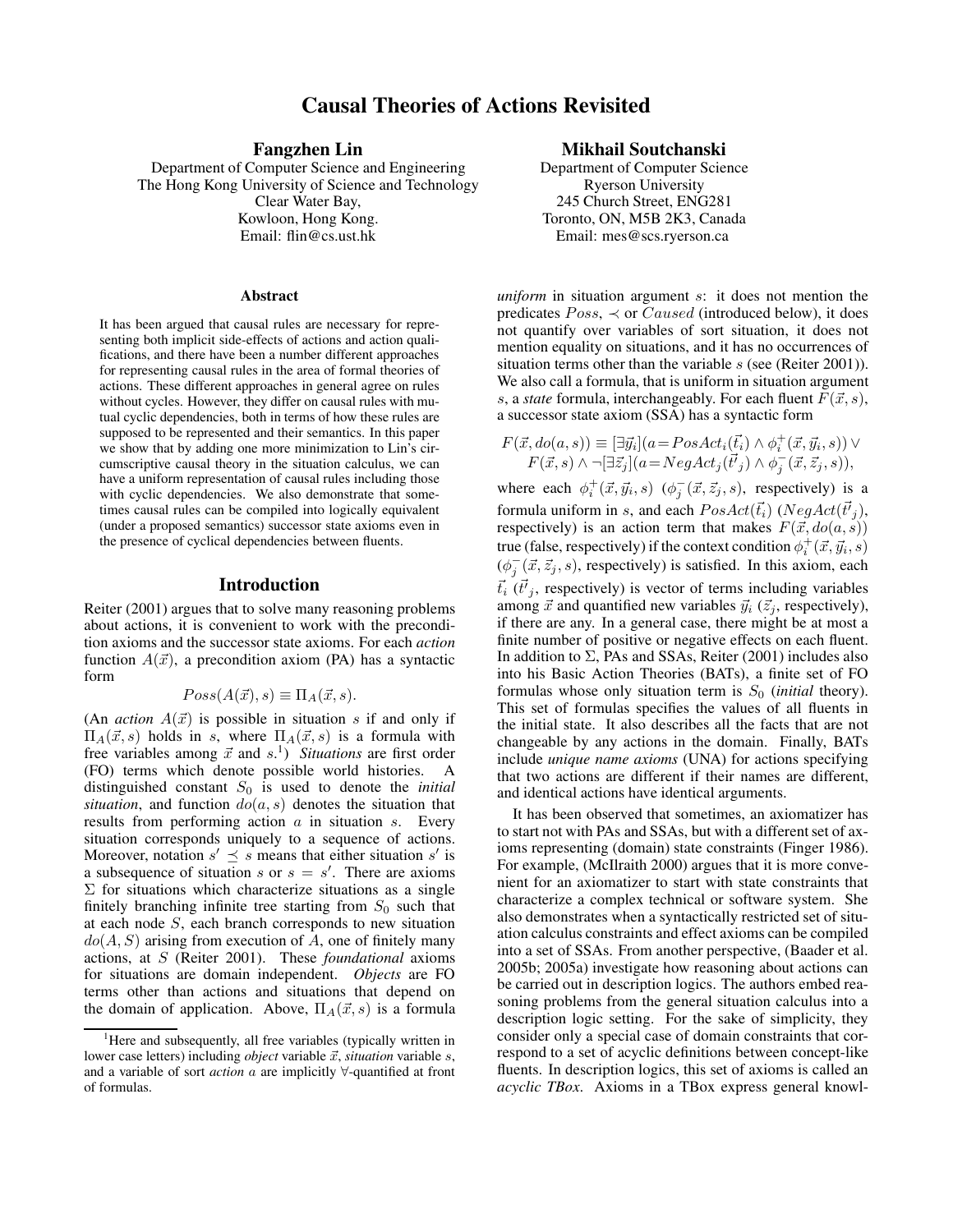edge about a domain and may include both terminological definitions and constraints that should hold after execution of arbitrary actions. A recent paper (Baader, Lippmann, and Liu 2010) proposes a generalization to a TBox that consists of *general concept inclusion* (GCI) axioms. It is important to observe that in description logics, it is the set of state constraints in TBox that is a primary concern of an axiomatizer.

State (or domain) constraints are traditionally facts that are true in every possible state. In the situation calculus, they are normally represented as first-order sentences with universal quantifiers over situations. For instance, the fact that no object x can be at two different locations  $l, l'$  in the same situation s can be represented as:

$$
at(x, l, s) \wedge at(x, l', s) \supset l = l'. \tag{1}
$$

However, surprisingly, not all state constraints are created equal. (Ginsberg and Smith 1988) (see also (Lin and Reiter 1994)) first point out that while some of them contribute to indirect effects of actions (called *ramification state constraints* in (Lin and Reiter 1994)), others serve as implicit qualifications on actions (called *qualification state constraints* in (Lin and Reiter 1994)). For instance, consider the action  $move(x, l)$  that moves the object x to the location l

$$
Poss(move(x, l), s) \supset at(x, l, do(move(x, l), s)).
$$

(If the action  $move(x, l)$  is possible (executable), then after it is performed the object x will be at location  $l$ .) Then the above state constraint about uniqueness of a location is a ramification one, for it should be used to imply the following indirect effect of  $move(x, l)$ :

$$
Poss(move(x, l), s) \supset
$$
  
 
$$
l' \neq l \supset \neg at(x, l', do(move(x, l), s)).
$$

Now suppose that each location can have just one object:

$$
at(x, l, s) \wedge at(y, l, s) \supset x = y. \tag{2}
$$

Then this constraint about uniqueness of an object occupying  $l$  should be a qualification one, for it should be used to derive the following qualification on the action:

$$
Poss(move(x, l), s) \supset \neg(\exists y)y \neq x \land at(y, l, s).
$$

(One cannot move an object to a location which is already occupied by another object, for otherwise, the last state constraint will be violated.)

What is disturbing here is that although our intuitions about how the two state constraints should be used are different, they are represented in the same way. It seems clear that these two kind of state constraints are fundamentally different, and should be represented in fundamentally different ways.

Moreover, several researchers argued that the indirect effects of actions should be represented differently (e.g. (Baral 1995; Lin 1995; McCain and Turner 1995; Sandewall 1994; Thielscher 1995)). In particular, Lin (1995) argued that the indirect effects of actions cannot be faithfully described using ramification state constraints alone, and proposed to use *causal rules* to specify the constraints. The method proposed in (Lin 1995) is illustrated with several examples of how causal rules together with direct effect axioms can be successfully compiled into PAs and SSAs, and later implemented (Lin 2003). Once this compilation step has been completed, the resulting BAT can be subsequently used for reasoning about actions. However, the general results about applicability of this approach are stated only for acyclic (stratified) sets of causal rules. As soon as there are fluents with mutual causal dependencies, the approach proposed in (Lin 1995) is no longer applicable. The goal of this paper is to elaborate the approach proposed in (Lin 1995), so that an arbitrary finite set of causal rules can be handled as well. Ultimately, we are looking for computational mechanisms that can take an arbitrary finite set of causal rules and a finite set of direct effect axioms on the input and can compile them into a set of PAs and a set of SSAs. This paper can be considered a first step in this direction. Subsequently, we concentrate on solving the ramification problem only, and do not consider explicit action qualification axioms.

The paper is organized as follows. Section 2 discusses our approach in more details. In Section 3, we illustrate our approach on several simple examples. In Section 4, we consider a special syntactic case of causal rules and show that under a stated syntactic restriction, the causal rules can be compiled into SSAs, even if there are cyclic dependencies. Section 5 includes discussion and comparison with previously proposed solutions to the ramification problem.

### **The Method**

In this section, it is convenient for us to consider a sort *fluent* in addition to sorts *action, object, situation*. Following (Mc-Carthy and Hayes 1969), we also use the binary predicate  $Holds(f, s)$  to say that a fluent f holds in s. Notice that in the introduction, we wrote, for instance,  $at(x, l, s)$  instead of  $Holds(at(x, l), s)$ . We consider the former to be a shorthand for the latter. We shall continue to do so in an effort to improve the readability of our formulas. Formally, if  $F$  is a fluent name of arity  $object^n \rightarrow fluent$ , then we define the expression  $F(t_1, ..., t_n, s)$  to be a shorthand for the formula  $Holds(F(t_1, ..., t_n), s)$ , where  $t_1, \dots, t_n$  are terms of sort object, and s is a term of sort situation.

We consider causal theories of the following form:

- $\Sigma$ , the set of foundational axioms.
- A set of direct action effect axioms of the form:

$$
\Phi(s) \supset Caused(F(\vec{x}), v, do(A(\vec{y}), s)), \tag{3}
$$

where  $\Phi$  is a formula uniform in s,  $F(\vec{x})$  is a fluent,  $A(\vec{y})$ is an action, and v is a variable of sort *truth value*. Compared to (Lin 1995), we omit the predicate  $Poss(A(\vec{y}), s)$ as a precondition of a direct effect, following (Reiter 2001) and (Lin 2008).

• Causal rules of the form:

$$
\Phi(s) \supset Caused(F(\vec{x}), v, s), \tag{4}
$$

where  $\Phi(s)$  is a formula uniform in s, and F a fluent. Compared to (Lin 1995), we do not allow the predicate Caused in the premises, but allow only arbitrary state formulas. We believe this simplifies the task of a knowledge engineer who is responsible for writing causal rules.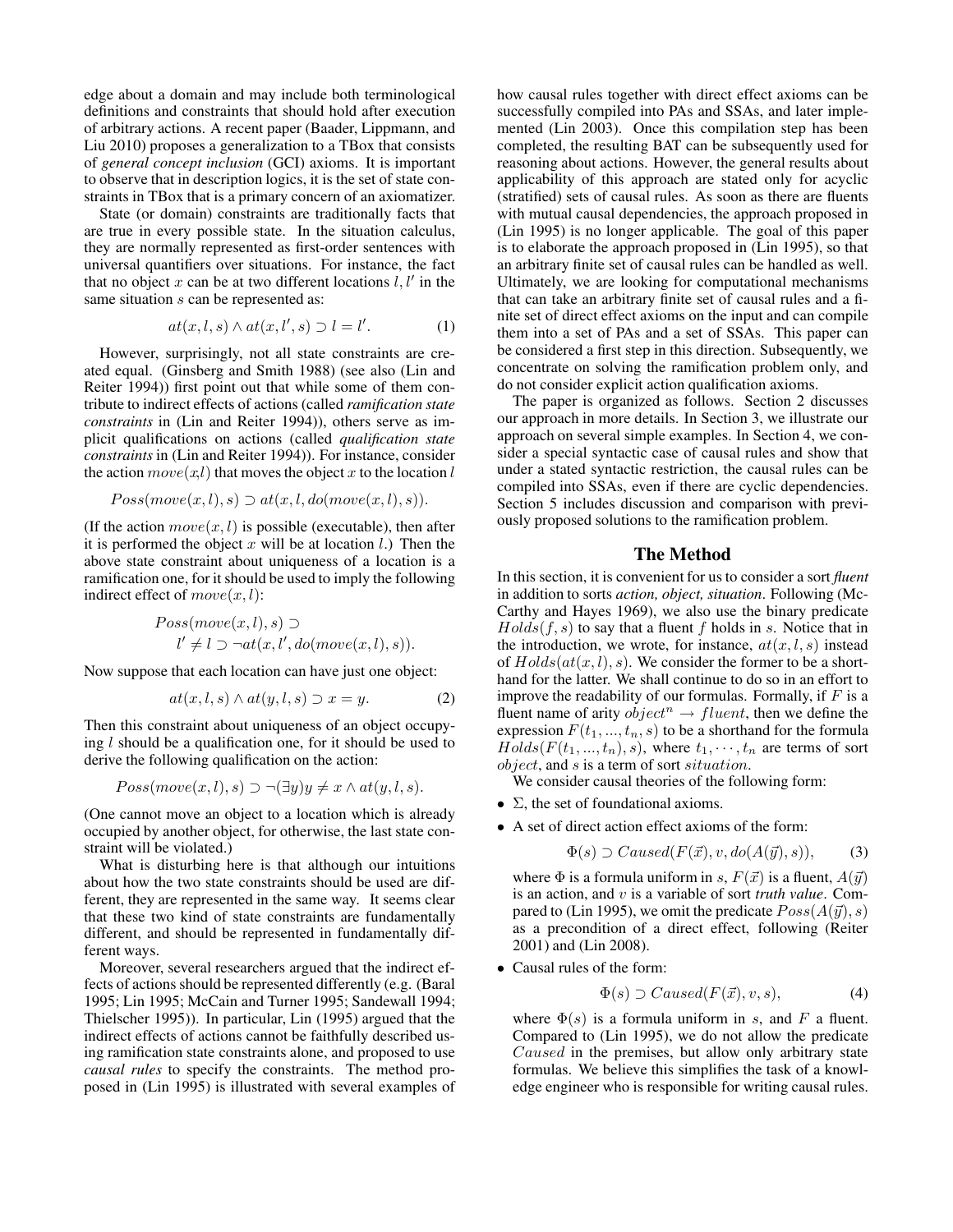If both arbitrary state formulas and causation statements would be allowed in premises of causal rules, but there is no recipe which of them should be used when, then this permissiveness could create uncertainty for a knowledge engineer.

As in (Lin 1995), there are general axioms about *Caused*:

$$
\mathcal{T} \neq \mathcal{F} \land \forall v. v = \mathcal{T} \lor v = \mathcal{F},\tag{5}
$$

$$
Caused(f, T, s) \supset Holds(f, s),
$$
\n
$$
Caused(f, F, s) \supset \neg Holds(f, s)
$$
\n(7)

$$
Causea(J, \mathcal{F}, s) \supset \neg \text{H} \text{olas}(J, s), \qquad (1)
$$

where (5) is the domain closure axiom for sort *truth-value*, and T and F are two constants of sort *truth-value*.

For each fluent  $F(\vec{x})$ , the generic frame axiom, called *pseudo-successor state* axiom, is

 $Holds(F(\vec{x}), do(a, s)) \equiv Caused(F(\vec{x}), T, do(a, s)) \vee$ 

 $Holds(F(\vec{x}), s) \wedge \neg Caused(F(\vec{x}), \mathcal{F}, do(a, s)).$  (8) From this axiom, we see that to get a real SSA as in (Reiter 2001) for each fluent, we need to derive some definitions of  $Caused(F(\vec{x}), \mathcal{T}, do(a, s))$  and  $Caused(F(\vec{x}), \mathcal{F}, do(a, s))$  in terms of two state formulas on s, respectively. To achieve this, Lin (1995) proposed to circumscribe the Caused predicate in a theory consisting of the above direct effect axioms (3) and causal rules (4), but not the pseudo-successor state (8) and general axioms (5)- (7). While this approach works for acyclic causal rules such as those in the suitcase example from (Lin 1995), it does not work when there are cycles as we will see from the examples in the next section.

We propose here to add a second minimization, and show that this solves the problem of cyclic causal rules. To present our approach, we first make precise Lin's approach.

Given a set  $T_0$  of the direct effect axioms and causal rules of the forms (3) and (4), respectively, Lin's causal theory, written  $C_l(T_0)$  below, consists of foundational axioms  $\Sigma$ , the general axioms  $(5)$  -  $(7)$  about *Caused*, the pseudosuccessor state axioms (8), and  $CIRC(T_0, Caused)$ , the circumscription of *Caused* in  $T_0$  with all other predicates fixed. (See (McCarthy 1986; Lifschitz 1985; 1994; Doherty, Łukaszewicz, and Szałas 1997) for details about circumscription.)

Since the formulas (3) and (4) in  $T_0$  are Horn in the Caused predicate,  $CIRC(T_0; Caused)$  can be computed by a simple Clark predicate completion (Clark 1978; Reiter 1982) to yield the following formulas, two for each fluent  $F$ :

$$
Caused(F(\vec{x}), v, S_0) \equiv \Phi_0(S_0), \tag{9}
$$

$$
Caused(F(\vec{x}), v, do(a, s)) \equiv \Phi_1(do(a, s)), \quad (10)
$$

where  $\Phi_0$  and  $\Phi_1$  are computed as follows. Let the following be the list of direct effect axioms about  $F$ :

$$
\phi_1(s) \supset Caused(F(\vec{x}), v, do(A_1(\vec{y_1}), s)),
$$
  
...

$$
\phi_k(s) \supset Caused(F(\vec{x}), v, do(A_k(\vec{y_k}), s))
$$

and the following the list of causal rules about  $F$ :

$$
\psi_1(s) \supset Caused(F(\vec{x}), v, s),
$$
  
\n...  
\n $\psi_m(s) \supset Caused(F(\vec{x}), v, s).$ 

Then  $\Phi_0(S_0)$  is

$$
\psi_1(S_0) \vee \cdots \vee \psi_m(S_0),
$$

and  $\Phi_1(do(a, s))$  is

$$
[\phi_1(s) \wedge a = A_1(\vec{y_1})] \vee \cdots \vee [\phi_k(s) \wedge a = A_k(\vec{y_k})] \vee
$$
  

$$
\psi_1(do(a, s)) \vee \cdots \vee \psi_m(do(a, s)).
$$

Notice that if  $m = 0$  (meaning no causal rules about F), then  $\Phi_0$  is  $\bot$ , where  $\bot$  stands for  $L \wedge \neg L$ . If both  $m = 0$ and  $k = 0$ , then  $\Phi_1$  is  $\perp$ .

In the following, given a set  $T_0$  of direct effect axioms and causal rules of the forms (3) and (4), respectively, we denote by  $T_1$  the set of equivalences (9) and (10).

We can now state our method as below:

1. Let  $T_1'$  be the result of replacing each atom of the form  $Holds(F(\vec{t}), do(a, s))$  in  $T_1$  by the right hand side of (8), i.e., with

 $Caused(F(\vec{t}), \mathcal{T}, do(a, s)) \vee$  $Holds(F(\vec{t}), s) \wedge \neg Caused(F(\vec{t}), \mathcal{F}, do(a, s)).$ 

- 2. Our second minimization is then to circumscribe Caused in  $T'_1$  with all the other predicates fixed,  $CIRC(T'_1, Caused).$
- 3. Our final causal action theory  $\mathcal{CAT}(T_0)$  will then consist of foundational axioms  $\Sigma$ , the general axioms (5) -(7) about *Caused*, the pseudo-successor state axioms  $(8)$ , and  $CIRC(T'_1, Caused)$ .

The following result says that our new causal theory is stronger than the one in (Lin 1995).

**Theorem 1**  $\mathcal{CAT}(T_0) \models \mathcal{C}_l(T_0)$ 

**Proof:** This follows from the following entailments:

 $CIRC(T'_1; Caused) \models T'_1,$  $\{(8) | F \text{ is a fluent}\}\models T_1 \equiv T'_1,$  $\models CIRC(T_0; Caused) \equiv T_1.$ 

Thus if the method of (Lin 1995) yields a successor state axiom for each fluent, as when there are no cycles in causal rules, so will our new method. In this sense, our new approach indeed extends the one in (Lin 1995).

#### **Examples**

In this section, we would like to consider a few examples explaining our proposal. First of all, as mentioned above, for the suitcase example from (Lin 1995), our method yields exactly the same SSAs as in (Lin 1995).

Similarly, one can verify that for the complex electric circuit<sup>2</sup> from Figure 2.2 in (Thielscher 2000), our method also yields a SSA for each fluent.

Subsequently, we concentrate on examples of  $CAT$  where our new approach can produce SSAs, but the method from (Lin 1995) is not strong enough to do that.

 $2^2$ This circuit consists of a battery connected to a separate switch  $sw_0$  that controls n parallel sub-circuits. Each sub-circuit contains its own switch  $sw_i$  connected to a light bulb  $l_i$ . If  $sw_0$  is not up, then there is no light in any of the bulbs no matter what are the positions of their switches, but if  $sw_0$  is up, then the fluent  $l_i$  is true if and only if  $sw_i$  is up.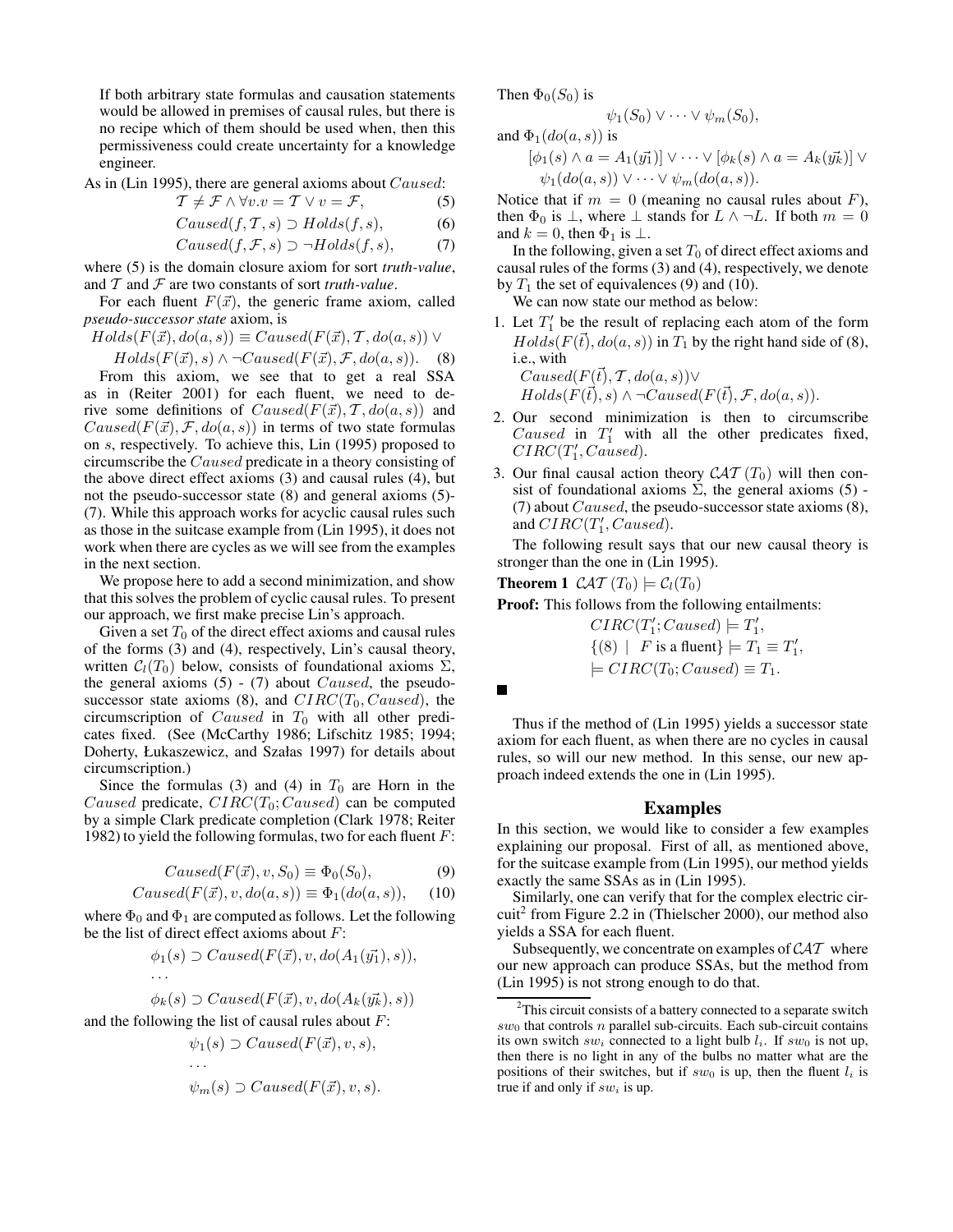### **A Chain Reaction**

A chain reaction is any self-sustaining physical or chemical process such that its by-products cause the process to continue (with or without acceleration). There are many examples, but one of the simplest is an example of a fire started in a large pile of matches. Once a match inside a pile has been lit, it causes other surrounding matches to burn, and so on. To reason about fire in a pile, let x vary over the whole piles of matches, and let  $fire(x, s)$  be a fluent that can become true after executing an action  $\text{ignite}(x)$ , but if it is true, then it becomes false after doing  $ext{int}_{x}$ action. For the purposes of this example, we do not quantify over individual matches. In this example, a theory  $T_0$ includes two direct effect axioms

 $\neg fire(x, s) \supset Causedfire(x), T, do(jinite(x), s)),$  $fire(x, s) \supset Caused(fire(x), \mathcal{F}, do(extinguish(x), s)),$ a single causal rule with a cycle (fluent depends on itself):  $fire(x, s) \supset Caused(fire(x), T, s).$ 

It is easy to see that in this case  $CIRC(T_0; Caused)$  yields the following:

$$
Caused(fire(x), v, S_0) \equiv v = T \wedge fire(x, S_0),
$$
  
\n
$$
Caused(fire(x), v, do(a, s)) \equiv
$$
  
\n
$$
a = extinguish(x) \wedge v = \mathcal{F} \wedge fire(x, s) \vee
$$
  
\n
$$
a = ignite(x) \wedge v = T \wedge - fire(x, s) \vee
$$
  
\n
$$
v = T \wedge fire(x, do(a, s)).
$$

According with Step 2 of our method, we have to replace  $fire(x, do(a, s))$  in the last formula with

 $Caused(fire(x), T, do(a, s)) \vee$ 

 $fire(x, s) \wedge \neg Caused(fire(x), \mathcal{F}, do(a, s)).$ 

But this yields a theory  $T'_1$  with the predicate Caused defined in terms of itself. Consequently, the single minimization  $CIRC(T_0; Caused)$  is not strong enough to produce a SSA for the fluent  $fire(x)$ . However, the second minimization  $CIRC(T'_1;Caused)$  yields the formulas  $Caused(fire(x), T, do(a, s)) \equiv$ 

 $a=iginite(x) \wedge \neg fire(x, s),$  $Caused(fire(x), \mathcal{F}, do(a, s)) \equiv$  $a=extinguish(x) \wedge fire(x, s).$ 

Using these definitions, we can easily obtain a SSA for the fluent  $fire(x)$  from the pseudo-successor state axiom (8).

### **Two Gear Wheels**

In this well-known example by Denecker *et al.* (Belleghem, Denecker, and Dupré 1998), there are two interlocked gear wheels. We characterize each with a fluent  $qw(n)$  meaning that the  $n$ -th gear wheel is turning. There are actions to initiate/halt rotation of wheels:  $turn(n)$  and  $block(n)$ , respectively.

 $Caused(gw(n), T, do(turn(n), s)),$  $Caused(gw(n), \mathcal{F}, do(block(n), s)),$ 

Since the gear wheels are interlocked, rotation of one of the gear wheels causes another one to rotate too, but if one of them halts, the second one must halt too.

 $gw(1, s) \supset Caused(gw(2), \mathcal{T}, s),$  $gw(2, s) \supset Caused(gw(1), \mathcal{T}, s),$  $\neg gw(1, s) \supset Caused(gw(2), \mathcal{F}, s),$  $\neg gw(2, s) \supset Caused(gw(1), \mathcal{F}, s).$ 

Let  $T_0$  be a conjunction of these six axioms. Then, skipping axioms (9) related to  $S_0$ ,  $CIRC(T_0; Caused)$  yields

$$
Caused(gw(1), v, do(a, s)) \equiv
$$
  
\n
$$
a = turn(1) \land v = T \lor gw(2, do(a, s)) \land v = T \lor
$$
  
\n
$$
a = block(1) \land v = \mathcal{F} \lor \neg gw(2, do(a, s)) \land v = \mathcal{F},
$$
  
\n
$$
Caused(gw(2), v, do(a, s)) \equiv
$$
  
\n
$$
a = turn(2) \land v = T \lor gw(1, do(a, s)) \land v = T \lor
$$

 $a = block(2) \wedge v = \mathcal{F} \vee \neg gw(1, do(a, s)) \wedge v = \mathcal{F}.$ As in the previous example, we observe that the first minimization does not allow us to compile direct effects and causal rules into SSAs. In Step 2, we replace  $gw(1, do(a, s))$  and  $gw(2, do(a, s))$  with the right hand sides of (8), and do some FO simplifications using general axioms about  $Caused$ . In the result, again skipping axioms (9) related to  $S_0$ , we get a theory  $T'_1$  that includes  $Caused(qw(1), v, do(a, s)) \equiv$ 

$$
v = \mathcal{T} \land (a = turn(1) \lor a = turn(2) \lor\nCaused(gw(1), \mathcal{T}, do(a, s)) \lor\ngw(1, s) \land \neg Caused(gw(1), \mathcal{F}, do(a, s)) \lor\ngw(2, s) \land \neg Caused(gw(2), \mathcal{F}, do(a, s)) \lor\nv = \mathcal{F} \land (a = block(1) \lor a = block(2) \lor\nCaused(gw(1), \mathcal{F}, do(a, s)) \lor\n\negw(1, s) \land \neg Caused(gw(1), \mathcal{T}, do(a, s)) \lor\n\negw(2, s) \land \neg Caused(gw(2), \mathcal{T}, do(a, s))).
$$

and a similar axiom for  $Caused(qw(2), v, do(a, s))$ . In Step 3, we compute  $CIRC(T'_1; Caused)$ . This yields desirable definitions:

$$
Caused(gw(1), T, do(a, s)) \equiv
$$
  
\n
$$
a = turn(1) \lor a = turn(2) \lor
$$
  
\n
$$
(gw(1, s) \lor gw(2, s)) \land \neg(a = block(1) \lor a = block(2)),
$$
  
\n
$$
Caused(gw(1), F, do(a, s)) \equiv
$$

 $a = block(1) \vee a = block(2) \vee$ 

 $(\neg gw(1, s) \lor \neg gw(2, s)) \land \neg(a = turn(1) \lor a = turn(2)).$ Again, to save space, we omit a similar axiom for  $Caused(gw(2), v, do(a, s))$ . Thus, in the two gear wheels example, we also computed successfully Reiter's SSAs.

## **The Firing Squad Example**

The firing squad example is discussed in details in (Pearl 1999; 2009) to illustrate *structural causal models*, and different types of reasoning, including evaluation of counterfactual scenarios. Using the situation calculus, this example is also formulated in (Hopkins and Pearl 2007), where a new type of causal model is proposed to overcome limited (propositional) expressiveness of structural causal models. In (Hopkins and Pearl 2007), the example is formulated using SSAs and PAs only, without ramification state constraints. However, Pearl (1999; 2009) mentiones that causal mechanisms (laws) should be stated using sentences similar to domain constraints. In this section, we would like to consider a complementary translation of the firing squad example into the situation calculus that includes also causal rules of the form (4).

In a firing squad, there are two rifleman  $R_1$  and  $R_2$ who are accurate, alert, law abiding, and prepared to execute a prisoner  $P$ . There is an exogenous action order representing a court order. As soon as it arrives, the captain  $C$  gives a signal (represented as the ground action  $signal(C)$  in axioms), and then both riflemen shoot the prisoner simultaneously and accurately (represented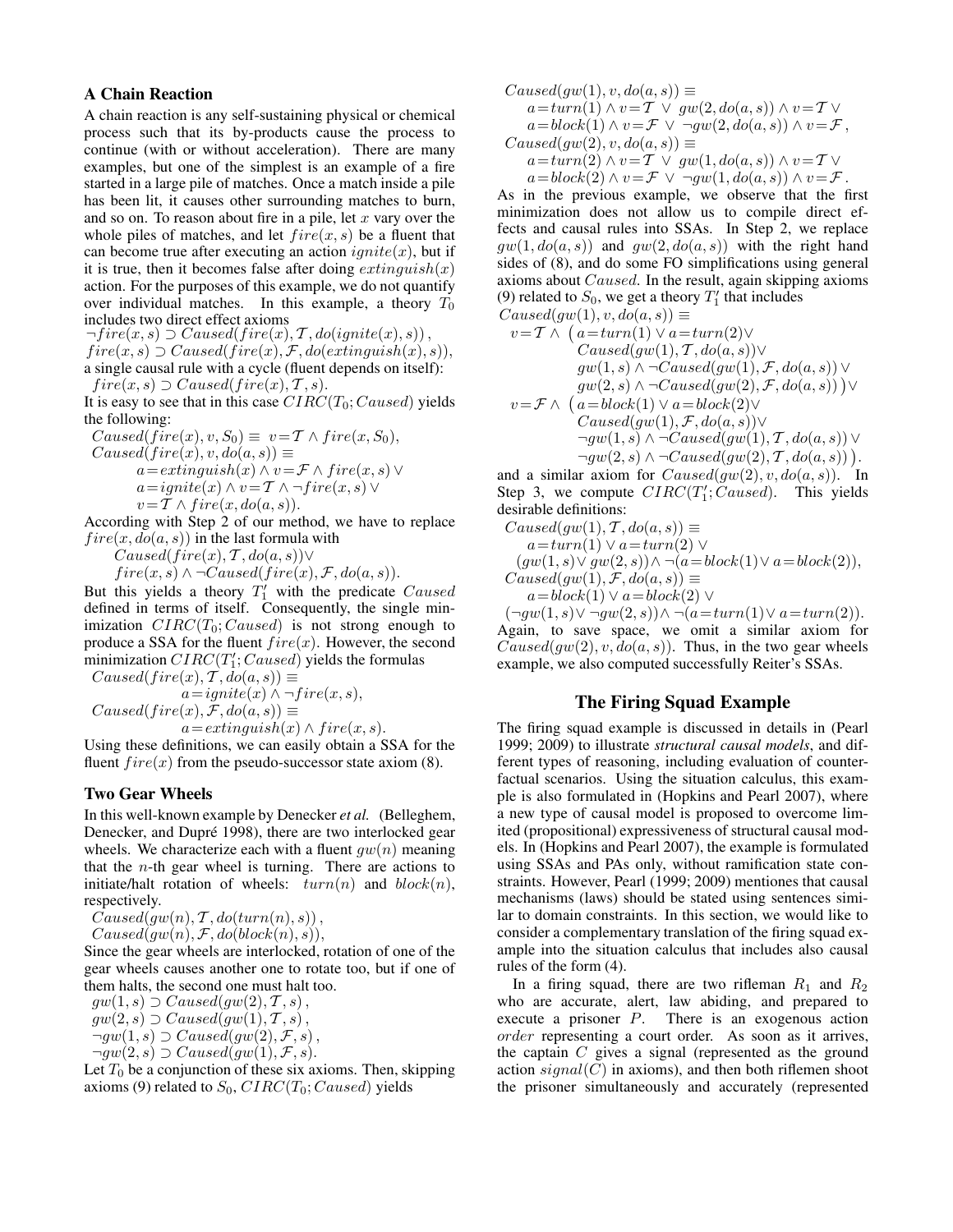as action  $\text{shoot}(x, y)$ , x shoots y). We introduce the following fluents:  $signaling(x, s)$  becomes true after doing  $signal(x)$ , both  $shoothing(x, y, s)$  and  $dead(y, s)$  are true in the situation resulting from doing  $\text{shoot}(x, y)$ . In the initial theory, people are neither shooting, nor signaling and no one is dead:  $\neg \exists y (dead(y, S_0)), \neg \exists x (signaling(x, S_0)),$  $\neg \exists x, y (shoothing(x, y, S_0)).$  The example can be translated using two direct effect axioms

 $Caused(signaling(C), T, do(order, s)),$ 

 $Caused(shoothing(x, y), T, do(shot(x, y), s)),$ and three cuasal rules

 $signaling(C, s) \supset Caused(shoothing(R_2, P), T, s),$  $signaling(C, s) \supset Caused(shoothing(R_1, P), T, s),$ shooting $(x, y, s)$   $\supset$  Caused(dead(y),  $\mathcal{T}, s$ ).

These rules represent a kind of autonomous mechanisms. Once an initiating exogenous action has been executed, its effects propagate through the linked, interacting mechanisms. Let  $T_0$  be conjunction of these five axioms. Since  $T_0$ is Horn in Caused, the theory  $T_1 = CIRC(T_0, Caused)$  in Step 1 includes the axioms

 $Caused(signaling(x), v, do(a, s)) \equiv$  $v = T \wedge x = C \wedge a = order$  $Caused(shoothing(x, y), v, do(a, s)) \equiv$  $v = \mathcal{T} \wedge (a = shoot(x, y) \vee$  $sigmoid(C, do(a, s)) \wedge y = P \wedge (x = R_1 \vee x = R_2))$  $Caused(dead(y), v, do(a, s)) \equiv$  $\exists x. shooting(x, y, do(a, s)) \wedge v = T.$ 

(Here and subsequently, we omit all axioms related to  $S_0$ .) We can then obtain SSA for all fluents:

 $signaling(x, do(a, s)) \equiv x = C \land a = order \lor$  $signaling(x, s),$ 

$$
shoothing(x, y, do(a, s)) \equiv a = shoot(x, y) \lor
$$
  
\n
$$
y = P \land (x = R_1 \lor x = R_2) \land a = order \lor
$$
  
\nsignaling(C, s) \land y = P \land (x = R\_1 \lor x = R\_2) \lor  
\n
$$
shoothing(x, y, s),
$$
  
\ndead(y, d0(a, s)) \equiv \exists (a = shock(x, y)) \lor

$$
dead(y, do(a, s)) \equiv \exists x (a = shoot(x, y)) \vee \ny = P \wedge (a = order \vee signaling(C, s)) \vee \ndead(y, s).
$$

Now, as a variation of the firing squad example, suppose that whenever one rifleman is shooting, another is shooting as well:

shooting( $R_1, P, s$ )  $\supset$  Caused(shooting( $R_2, P$ ),  $\mathcal{T}, s$ ), shooting( $R_2, P, s$ )  $\supset$  Caused(shooting( $R_1, P$ ),  $\mathcal{T}, s$ ). In this case, the first minimization will not be strong enough to obtain intuitively correct SSAs, but the second minimization can handle the new cyclic rules without difficulties (similar to the gear wheels example). It should be easy to see that the second circumscritpion yields similar SSAs.

Following Pearl (1999; 2009), we can show that the  $CAT$ resulting from our translation of the firing squad example has reasonable logical consequences.

- Prediction (positive): If  $R_1$  shot, then the prisoner is dead. Formally,  $\mathcal{CAT} \models \forall s. dead(P, do(shoot(R_1, P), s))$
- Prediction (negative): If  $R_1$  did not shot, then the prisoner is alive. Formally,  $\mathcal{CAT} \models \forall s.\neg shooting(R_1, P, s) \supset$  $\neg dead(P, s).$
- Abduction: If the prisoner is alive, then the captain

did not signal. Formally,  $\mathcal{CAT} \models \forall s. \neg dead(P, s) \supset$  $\neg signaling(C, s)$ 

• Transduction: If the rifleman  $R_1$  shot, then the rifleman  $R_2$  shot as well. Formally,<br> $\mathcal{CAT} \models \forall s.$  $\models$   $\forall s. (shoothing(R_1, P, s) \Box$ 

shooting $(R_2, P, s)$ ).

• Deliberate Action: If the captain gave no signal, but the rifleman  $R_1$  still decides to shoot, then the prisoner will die and the rifleman  $R_2$  will not shoot.

 $\mathcal{CAT} \models \forall s.\neg signaling(C,s) \supset$  $(\neg shooting(R_2, P, s) \land dead(P, do(shoot(R_1, P), s)))$ .

• Counterfactual: If the prisoner is dead, then the prisoner would still be dead, even if the rifleman  $R_1$  had not shot. Formally,  $\mathcal{CAT} \models \forall s_a. dead(P, s_a) \supset \exists s_p. s_p \preceq s_a \land$ 

$$
\forall s_h. s_h \neq s_a \supset (s_p \preceq s_h \land \neg \exists s' do(shoot(R_1, P), s') \preceq s_h \supset dead(P, s_h)).
$$

Notice that we can formulate in the situation calculus queries about counerfactual histories by using the precedence relation from the foundational axioms of Reiter (2001). Let  $s_a$  be an actual branch of the situation tree where  $P$  is dead, then there exists a past situation  $s_p$  (presumably, court order arrival, or the captain signaling) such that for all hypothetical situations  $s_h$  in the future of  $s_p$ if the sequence of actions leading to  $s<sub>h</sub>$  does not include  $shoot(R_1, P)$ , then the prisoner still would be dead in  $s_h$ .

### **Related Work**

Much work has been done on incorporating causal rules into action theories. Virtually every major action formalism has been extended with causal rules. Some of these previous works are discussed in details in (Giordano and Schwind 2004). Since our focus in this paper is on cyclic causal rules, we'll just consider the work that can deal with cyclic causal rules.

Recall that under our proposal, a causal rule has the form

$$
\Phi(s) \supset Caused(F(\vec{x}), v, s),
$$

where  $\Phi(s)$  is a state formula uniform in s, meaning that it mentions only  $Holds(f, s)$  but not the *Caused* predicate. Thus, the causal rule that *open* is caused to be true when the two switches are up in the suitcase example is represented as:

$$
up_1(s) \wedge up_2(s) \supset Caused(open, T, s),
$$

and that the two gears are interlocked and one turning causes the other to turn is represented as  $qw(1, s) \supset Caused(qw(2), \mathcal{T}, s),$ 

$$
gw(2,s) \supset Caused(gw(1),T,s),
$$
  
\n $\supseteq$   $gw(1,s) \supset Caused(gw(2),F,s)$ 

$$
\neg gw(1, s) \supset \text{Cause}(gw(2), \mathcal{F}, s),
$$

 $\neg gw(2, s) \supset Caused(gw(1), \mathcal{F}, s).$ 

Notice that these formulas all have the same form. Intuitively, the one in the suitcase example is acyclic because there is no rule connecting *open* to  $up_1$  or  $up_2$ . The ones in the gears example are cyclic. Formally, we can treat a set of causal rules of the form

$$
l_1(s) \wedge \cdots \wedge l_n(s) \supset Caused(p, v, s) \tag{11}
$$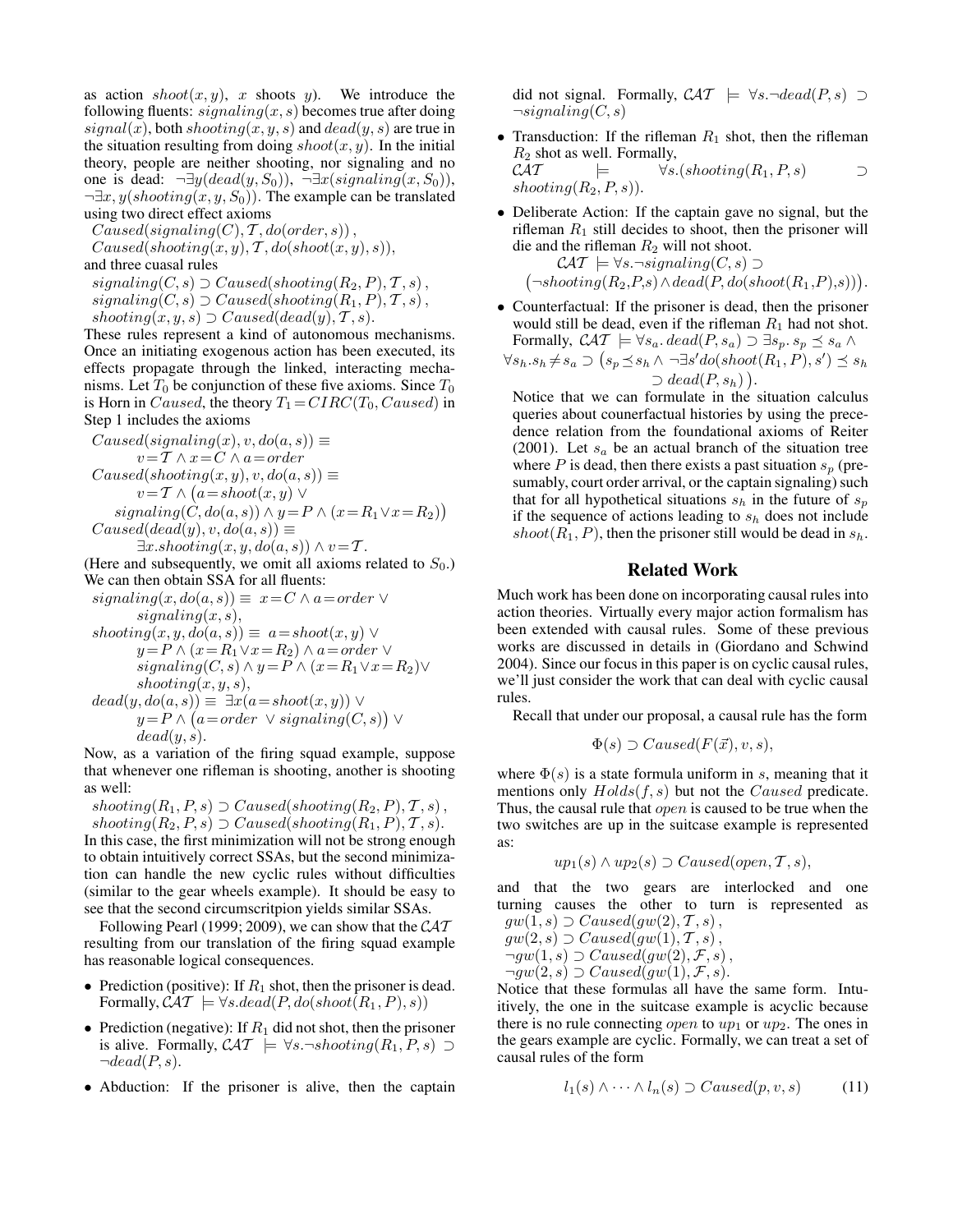as a logic program, where  $p$  is a fluent atom, and  $l_i$ 's are fluent literals, and define its dependency graph and loops, similar to what Lee did for McCain and Turner's causal theories (Lee 2004).

In McCain and Turner's causal logic (1997), the rule from the suitcase example would be represented as

$$
up_1 \wedge up_2 \Rightarrow open,
$$

and rules from the two gears example as

$$
\top \Rightarrow gw(1) \equiv gw(2),\tag{12}
$$

where  $\top$  stands for  $(L \vee \neg L)$  and represents propositional tautology. Compared to our representation, we see that cyclic and acyclic causal rules are represented differently in McCain and Turner's formalism. The same can be said about various action languages (Giunchiglia et al. 2004) as they are all based on McCain and Turner's causal logic.

Denecker *et al.* (1998) proposed a approach based on inductive definitions. In their formalism, the causal rule in the suitcase example is represented as

$$
caus(open) \leftarrow init(up_1) \wedge holds(up_2) \wedge \neg init(\neg up_2),
$$
  

$$
caus(open) \leftarrow init(up_2) \wedge holds(up_1) \wedge \neg init(\neg up_1),
$$
  

$$
caus(open) \leftarrow init(up_1) \wedge init(up_2),
$$

and for the two gears example, the following rules:

$$
caus(gw(1)) \leftarrow caus(gw(2)),
$$
  
\n
$$
caus(gw(2)) \leftarrow caus(gw(1)),
$$
  
\n
$$
caus(\neg gw(1)) \leftarrow caus(\neg gw(2)),
$$
  
\n
$$
caus(\neg gw(2)) \leftarrow caus(\neg gw(1)).
$$

Again we see that in this formalism, cyclic and acyclic causal rules need to be represented differently.

More recently, Strass and Thielscher (2010) considered a restricted causal language in the style of McCain and Turner's causal logic, but provided a different semantics in the style of Clark's completion (1978) and loop formulas (Lin and Zhao 2004). The causal rules from the two gears example are written as

$$
\begin{aligned}\n\top: gw(1) &\Rightarrow gw(2), \\
\top: gw(2) &\Rightarrow gw(1), \\
\top: \neg gw(1) &\Rightarrow \neg gw(2), \\
\top: \neg gw(2) &\Rightarrow \neg gw(1).\n\end{aligned}
$$

In general, a causal rule in this formalism is of the form

$$
\Phi: l_1 \Rrightarrow l_2,
$$

where  $\Phi$  can be an arbitrary fluent formula, but  $l_1$  and  $l_2$ must be fluent literals. As mentioned, the semantics of these rules are defined using Clark completion and loop formulas. It is interesting to note that Lee (2004) did something similar by providing a translation from a subset of McCain and Turner's causal logic to logic program. When Lee's translation is applied to (12), it yields a set of rules very similar to the rules above.

In comparison, our proposal here allows for more general form of causal rules, and uses minimization instead of Clark's completion and loop formulas.

### **Concluding Remarks and Future Work**

We have proposed to add a second minimization to the circumscriptive action theories in (Lin 1995). Intuitively, the original minimization in (Lin 1995) yields a closed-form solution for *Caused* in terms of *Holds*. However when  $Holds(f, do(a, s))$  is replaced by its pseudo-successor state axioms, the closed-form solution for Caused may have some cycles which will then be eliminated by the proposed new minimization.

We have shown that our method is stronger than the original method in (Lin 1995) so that if the method in (Lin 1995) produces a set of successor state axioms, so will our new approach.

The main advantage of our method as compared to others that can handle cyclic causal rules is that we have used a uniform representation for both acyclic causal rules such as those in the suitcase example and cyclic ones such as those in the two gears example.

We plan to consider the following future work:

- 1. Show that when a set of causal rules of the form (11) has cycles, then the result of two minimizations can be captured by loop formulas as done in (Lee 2004) and (Strass and Thielscher 2010).
- 2. While for the two gears example, the various different approaches outlined above all yield the same results, it is worthwhile proving a result that formally relate, e.g. causal theories here and causal theories by McCain and Turner.
- 3. Implement a system similar to (Lin 2003) that can compile a causal theory into STRIPS-like systems and successor state axioms.
- 4. Define *actual cause* within our framework to capture properly concepts of causation and demonstrate that it conforms to intuition on examples from (Hopkins and Pearl 2007; Pearl 2009; Halpern and Pearl 2005).

### **Acknowledgments**

We would like to thank Joohyung Lee and Vladimir Lifschitz for pointing to us some related work on cyclic causal rules under McCain and Turner's framework for causal action theories. The first author thanks the support from HK RGC under GRF 616208. The second author thanks the Natural Sciences and Engineering Research Council of Canada (NSERC) and the Department of Computer Science of the Ryerson University for providing partial financial support of this research.

### **References**

Baader, F.; Milicic, M.; Lutz, C.; Sattler, U.; and Wolter, F. 2005a. Integrating Description Logics and Action Formalisms for Reasoning about Web Services. LTCS-Report LTCS-05-02, Chair for Automata Theory, Institute for Theoretical Computer Science, Dresden University of Technology, Germany.

Baader, F.; Lutz, C.; Miliĉić, M.; Sattler, U.; and Wolter, F. 2005b. Integrating Description Logics and Action Formalisms: First Results. In *Proc. of AAAI-05*, 572–577.